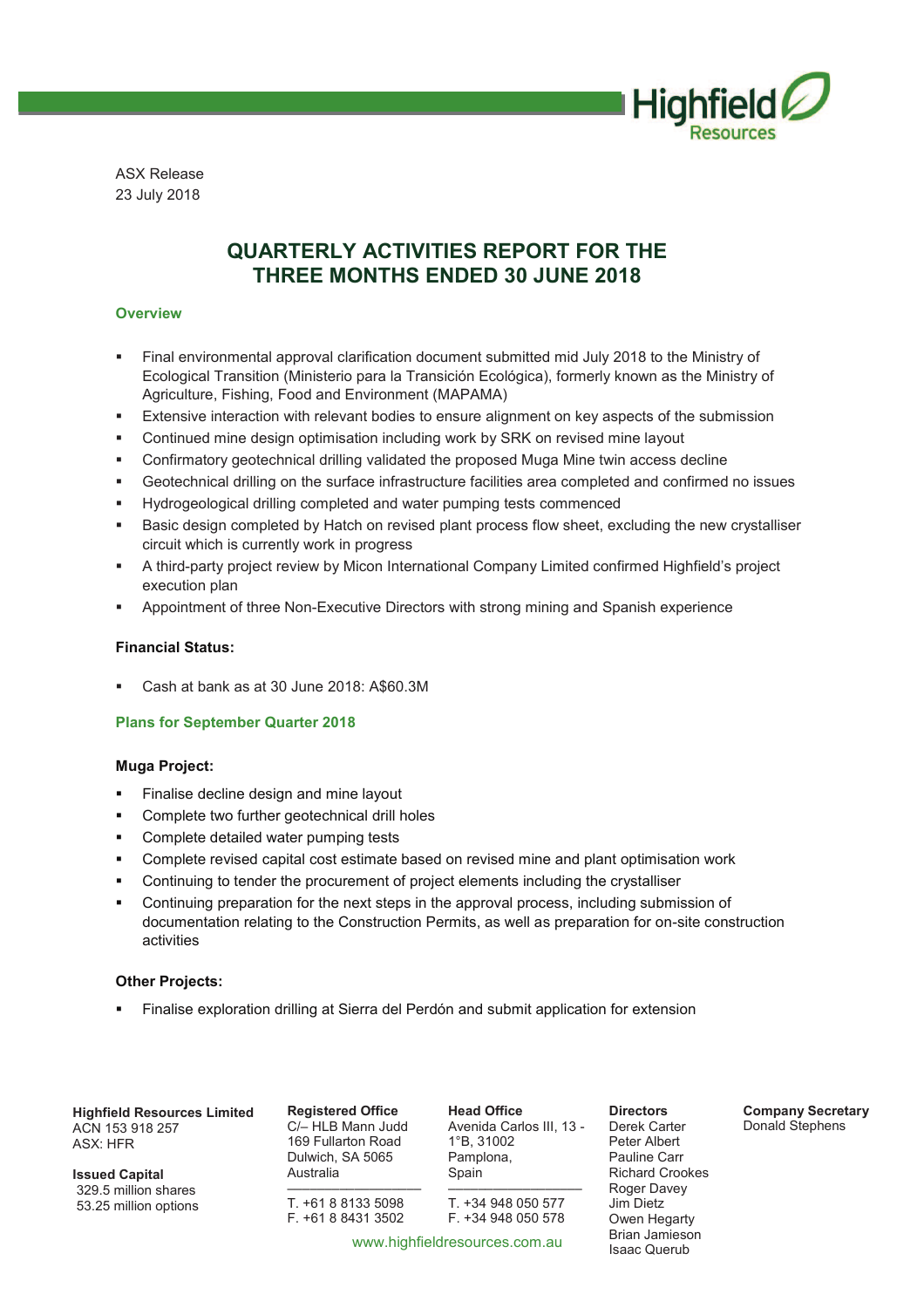

### **Muga Project**

#### **Overview**

Highfield Resources (ASX: HFR) ("Highfield" or "the Company") is a Spanish potash developer. The Company's flagship Muga Project ("Muga" or "the Project") is targeting the relatively shallow sylvinite beds in the Muga Project area that cover about 80km<sup>2</sup> in the Provinces of Navarra and Aragon. Mining is planned to commence at a depth of approximately 350 metres from surface and is therefore ideal for a relatively low cost conventional mine.

#### **Muga Project Approvals Process**

The Company submitted its final clarification documentation mid July 2018 to the Ministry for Ecological Transition (Ministerio para la Transición Ecológica), formerly MAPAMA.

On 21 March 2018, the Company advised that the Ministry for Ecological Transition, had requested the Company to provide further clarification on three specific items, being seismicity, subsidence and salt byproduct management. The Company requested, and was granted, a standard 45 day extension over the three months response timeframe initially specified. Given the unseasonably wet weather experienced throughout the quarter, the extension proved important in ensuring that the fieldwork involved was completed as required and that the report submitted was both comprehensive and of a high quality. The extension also ensured the Company was able to validate all aspects of the clarification documentation with the relevant regulatory bodies prior to its submission.

#### **Muga Project Technical Update**

During the quarter, geotechnical assessment of the decline access to the orebody continued. A geotechnical hole along the line of the declines has now been completed to a length of 482m. Good core recovery has indicated competent rock quality along most of its length and validated the geological modelling arising from previous vertical drill holes. In addition, ground water quality and flow rates were monitored throughout the drilling which confirmed low flow rates and no salinity. A further two geotechnical holes drilled from surface will commence in late July.

The geotechnical work to date has confirmed the Company's revised plan to develop twin parallel declines with improved safety, simplicity of development and operation, cost, time to complete, and optimal access to the ore body. Also, studies with respect to determining the best equipment to develop the declines have now been completed, with "*bolter-miners"* the preferred option. SRK Consulting (UK) Limited, is continuing to review the optimised mine plan and mine operating costs.

Two hydrogeological test holes have been drilled and a piezometer installed. Pumping tests have commenced which will be used to confirm water management strategies for mine development and operations.

During the Quarter, the Company proceeded with the implementation of the process improvements resulting from the metallurgical testwork programme carried out by the Saskatchewan Research Council as reported in the last quarterly report. Based on the results from this testwork, Hatch has now completed the basic design for the new process flowsheet to optimise MOP product grade, with the exception of the crystalliser. The Company has issued tender documentation for the crystalliser, with final proposals expected in the next quarter.

The project capital cost is under review to consider changes in the process plant and mine plan. It will also consider other factors such as cost escalation, expected requirements from the environmental permitting process, and appropriate contingency allowances. It is now anticipated that the backfilling and salt plants that were previously included in the second phase of the Muga Project will instead be incorporated into the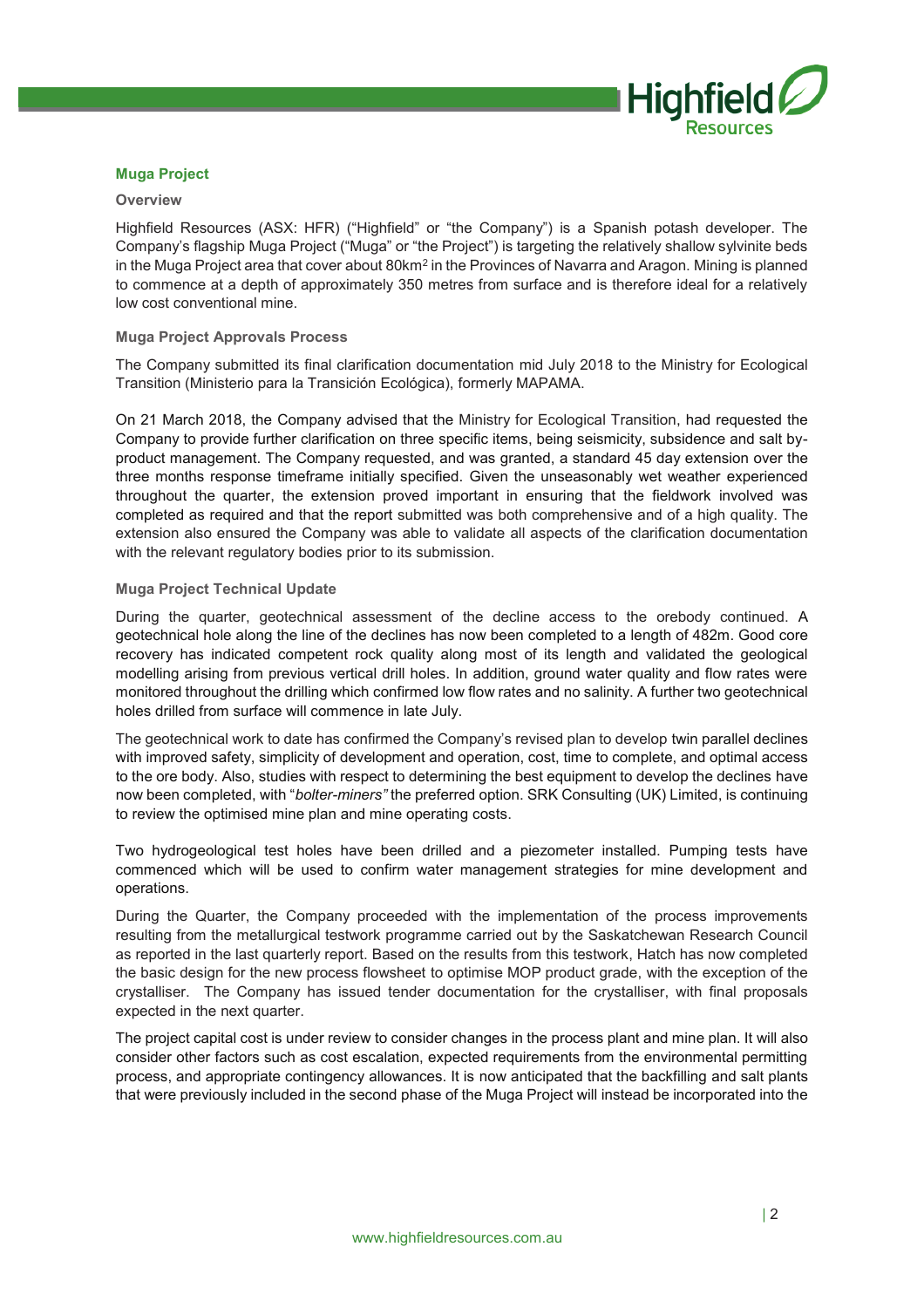

first phase. It is intended that a revised "project statement", included revised capital costs, operating costs and development plans will be completed in the next quarter.

A third party review of the Project is being undertaken by UK-based mineral industry consultants, Micon International Co. Ltd, focussing on the technical, engineering and delivery aspects of the Project. A preliminary report received during the Quarter confirmed that the Company's technical and development plans are sound and that there are no fatal flaws. The final report will be received by the Company following completion of the definitive mine plans and a review of the revised capital and operating estimates.

#### **Project Financing**

The Company has continued to update the Project Finance syndicate on project development with respect to the financing facility for Muga.

Highfield remains confident of putting in place its debt and equity financing following receipt of all approvals, to support a final investment decision and the commencement of construction.

#### **Pintanos Project**

Highfield´s 100% owned Pintanos Project (see Figure 1) abuts the Muga Project and covers an area of 65km<sup>2</sup>. Depths from surface to mineralisation commence at around 500 metres. The Company is building on substantial historical potash exploration information which includes seven drill holes and ten seismic profiles completed in the late 1980s.

The Company has re-started application for the drilling permit "Molineras-20" which will soon begin the public exposition process.

#### **Sierra del Perdón Project**

Highfield´s 100% owned Sierra del Perdón ("SdP") Project (see Figure 2) is located south east of Pamplona and covers approximately 145km<sup>2</sup>. SdP is a brownfields project which previously hosted two potash mines operating from the 1960s until the late 1990s producing nearly 500,000 tonnes of K60 MOP per annum. There is potential for potash exploitation in new, unmined areas in the SdP Project area.

Two new exploration drill holes are continuing at SdP, SdP-007 and SdP-017.

After a number of years of exploration work, the Company has now reached the point where it will focus further work on the most prospective areas of SdP and will relinquish the less prospective part of the tenements. The results of the drilling in progress will be incorporated into an exploration plan for the next 3 years in support of an application for extension of the current permits that will expire in September 2018.

#### **Vipasca**

The Vipasca Project area includes the majority of the Vipasca permit, the entire Borneau permit and half of the Osquia permit. It is located adjacent to the Muga Project and covers approximately 100km<sup>2</sup> . The tenement is highly prospective for economic potash mineralisation, with a primary focus on the deeper, higher grade, P1 and P2 potash horizons.

As previously reported, additional work was completed at Vipasca in 2017 which was designed to test the deeper mineralisation towards the west, beyond the north west extension of the deposit. As a result of this work, parts of Vipasca are now deemed unlikely to yield an economic Reserve and the Company is now in a position to focus on the identified more prospective areas.

## **Other Projects**

The Company has an additional 100%-owned project in the basin (see Figure 1) known as Izaga. During the Quarter an additional permit in this area, the Izaga Palero permit, was granted on 7 June 2018. No additional field work was carried out on this project during the Quarter.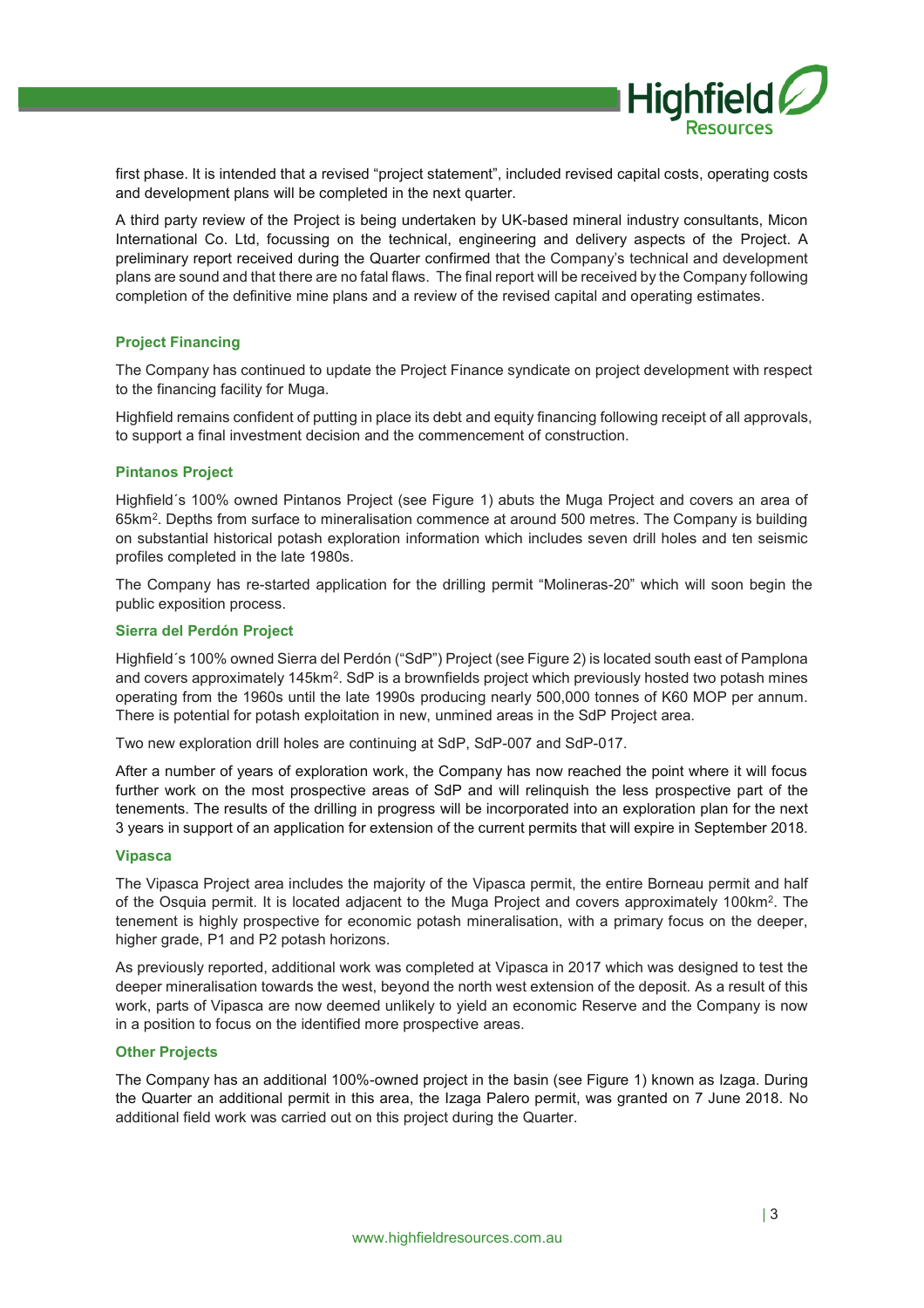

### **Corporate**

On 5 April 2018 Mr Isaac Querub was appointed to the Board as an independent Non-Executive Director (see ASX announcement of 5 April 2018). Mr Querub has more than 35 years' experience in the commodities sector including 12 years as CEO of Glencore in Spain.

On 24 May 2018 the Company's AGM was held with all resolutions passed, including the appointment of two Non-Executive Directors, Mr Roger Davey and Mr Brian Jamieson.

Mr Davey is a mining engineer with over 40 years' experience in international mining and mining finance. A fluent Spanish speaker, Mr Davey is also Chairman of Atalaya Mining in southern Spain.

Mr Jamieson has over 40 years' experience in the advisory, manufacturing, resources and technology industries in Australia and offshore and is experienced in developing exploration-focused companies into producers.

#### **Cash Position**

The Company continues to actively pursue opportunities to preserve cash whilst at the same time committing to expenditure required for permitting and project optimisation activities.

As at 30 June 2018, the Company had A\$60.3 million in cash on its balance sheet.

For more information:

# **Highfield Resources Limited**

**Peter Albert Managing Director Ph: +34 628 590 109**

**Olivier Vadillo Investor Relations Ph: +34 609 811 257**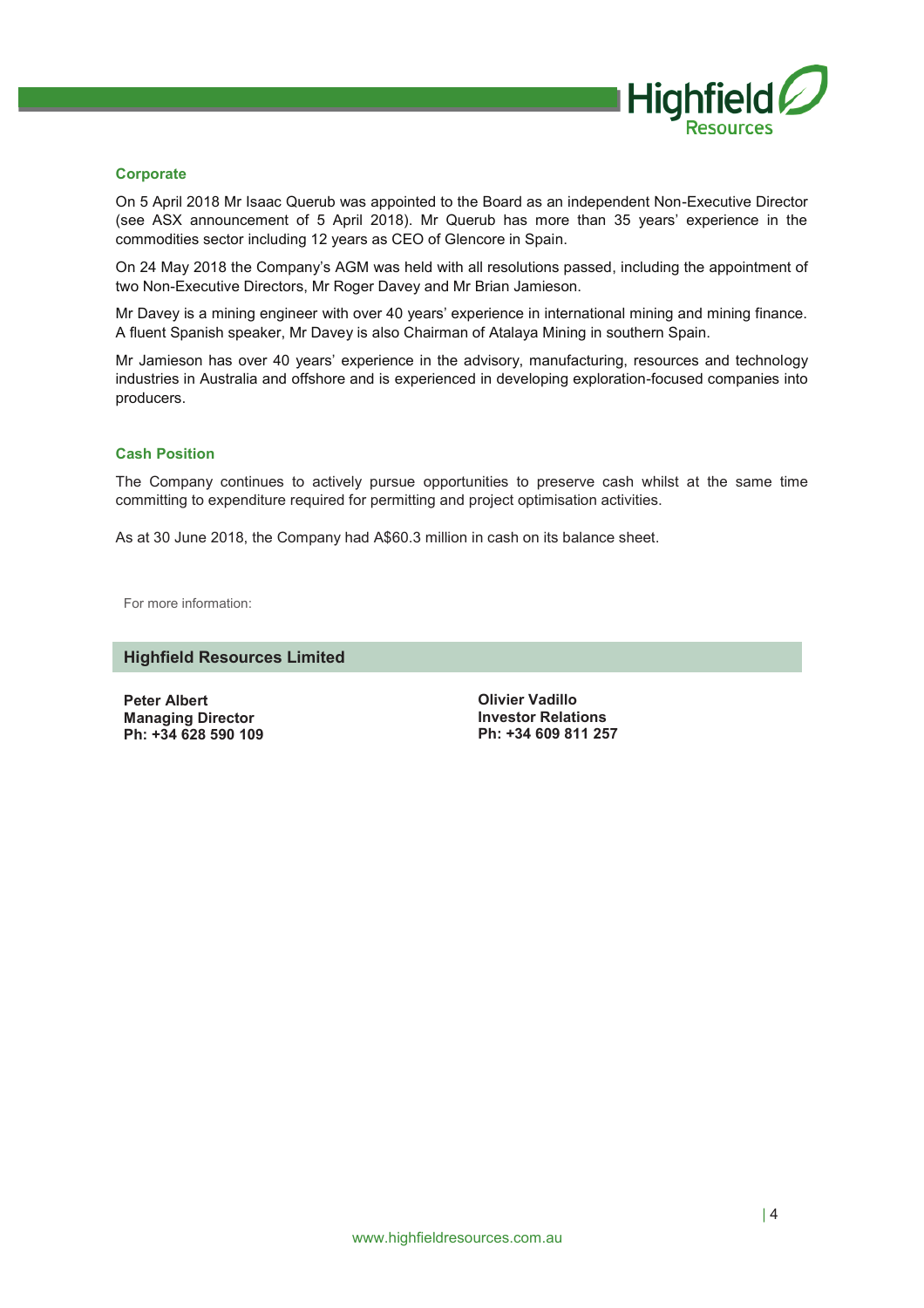

#### **About Highfield Resources**

Highfield Resources is an ASX listed potash company with five 100% owned projects located in Spain.

Highfield's Muga, Vipasca, Pintanos, Izaga and Sierra del Perdón potash projects are located in the Ebro potash producing basin in Northern Spain, covering a project area of more than 500km<sup>2</sup>.

Highfield is awaiting the granting of a positive environmental permit, the award of the mining concession and other permits which will enable it to commence construction of the Mine.

In addition to the existing Muga Project, Highfield also has significant Exploration Targets for an extension to Muga, as well as for the Sierra del Perdón, Vipasca and Pintanos Potash Projects.



# **Figure 1: Location of Highfield´s Muga, Vipasca, Pintano, Izaga and Sierra del Perdón Projects in Northern Spain\***

\*The potential quantity and grade of the Exploration Target is conceptual in nature and there has been insufficient exploration to estimate a Mineral<br>Resource and it is uncertain if further exploration will result in the e

#### *COMPETENT PERSONS STATEMENT*

This update was prepared by Mr. Peter Albert, Managing Director of Highfield Resources. The information in this update that relates to Ore Reserves,<br>Mineral Resources, Exploration Results and Exploration Targets is based o *Director of CRN, S.A.; and Mr Manuel Jesús Gonzalez Roldan, Geologist of CRN, S.A.* 

Mr José Antonio Zuazo Osinaga is a licensed professional geologist in Spain, and is a registered member of the European Federation of Geologists, an<br>accredited organisation to which Competent Persons (CP) under JORC 2012 C

*Mr José Antonio Zuazo Osinaga has sufficient experience which is relevant to the style of mineralisation and type of deposit under consideration and to*  the activity which he is undertaking to qualify as CP as defined in the 2012 edition of the JORC Australasian Code for the Reporting of Exploration *Results, Mineral Resources and Ore Reserves.* 

*Mr. José Antonio Zuazo and Mr. Manuel Jesús Gonzalez Roldan consent to the inclusion in this update of the matters based on their information in the form and context in which it appears.*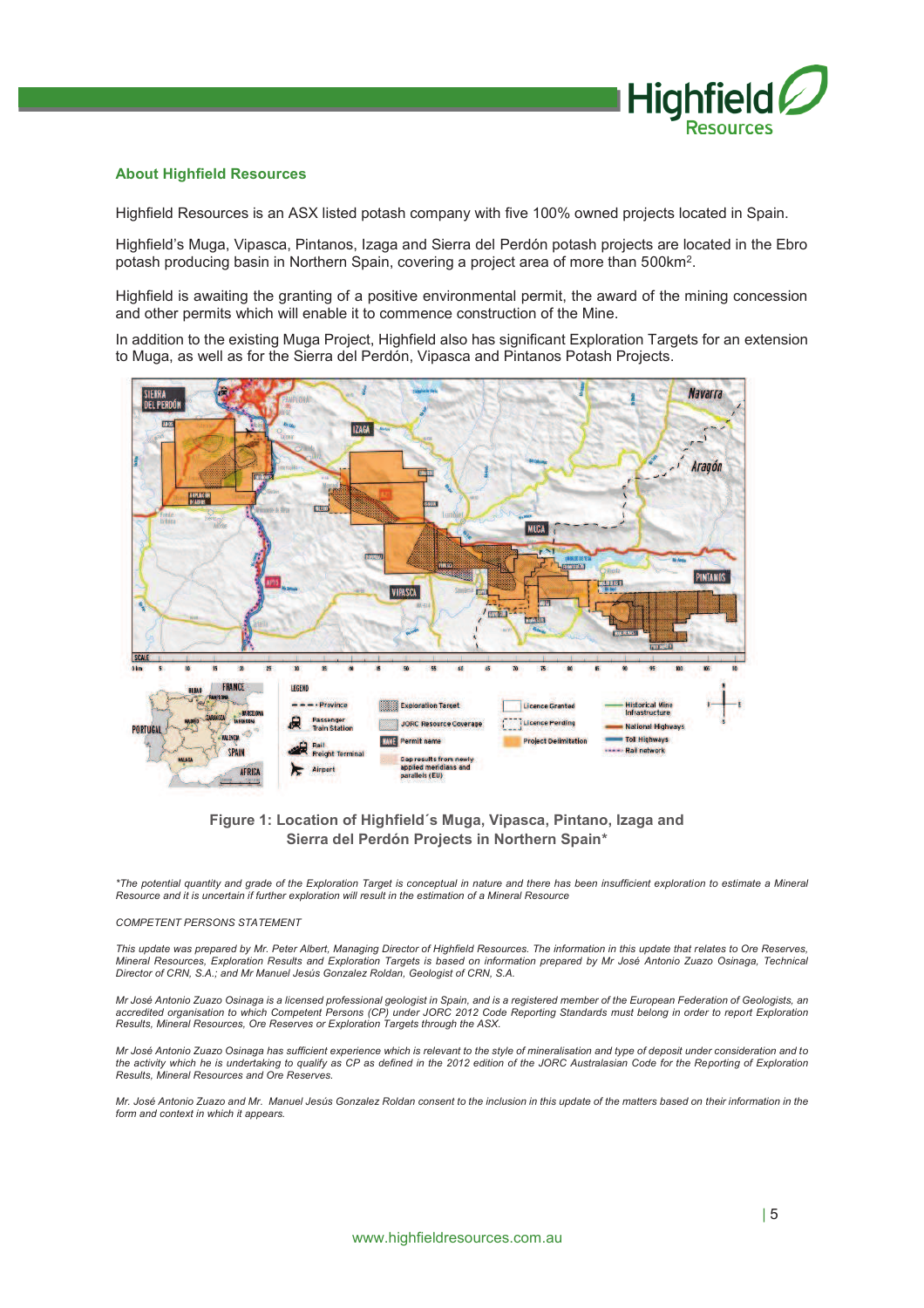

| Project           | Region  | <b>Permit Name</b>   | <b>Permit Type</b> | Applied    | Granted    | Ref#          | Area $Km2$ | Holder       | <b>Structure</b> |
|-------------------|---------|----------------------|--------------------|------------|------------|---------------|------------|--------------|------------------|
| Sierra del Perdón | Navarra | Quiñones             | Investigation      | 19/07/2011 | 07/08/2012 | 35760         | 32.48      | Geoalcali SL | 100%             |
| Sierra del Perdón | Navarra | Adiós                | Investigation      | 19/07/2011 | 07/08/2012 | 35770         | 75.60      | Geoalcali SL | 100%             |
| Sierra del Perdón | Navarra | Amplicación de Adiós | Investigation      | 26/10/2012 | 14/02/2014 | 35880         | 40.90      | Geoalcali SL | 100%             |
|                   |         |                      |                    |            |            |               | 148.98     |              |                  |
| Izaga             | Navarra | Girardi              | Investigation      | 28/04/2015 | 26/01/2017 | 35950         | 38.57      | Geoalcali SL | 100%             |
| Izaga             | Navarra | Osquia               | Investigation      | 28/04/2015 | 12/01/2017 | 35970         | 57.42      | Geoalcali SL | 100%             |
| Izaga             | Navarra | Palero               | Investigation      | 12/05/2017 | 07/06/2018 | 36000         | 11.76      | Geoalcali SL | 100%             |
|                   |         |                      |                    |            |            |               | 107.75     |              |                  |
| Vipasca           | Navarra | Vipasca              | Investigation      | 06/11/2013 | 09/04/2018 | 35900         | 27.30      | Geoalcali SL | 100%             |
| Vipasca           | Navarra | Bomeau               | Investigation      | 28/04/2015 | 12/01/2017 | 35960         | 80.33      | Geoalcali SL | 100%             |
|                   |         |                      |                    |            |            |               | 107.63     |              |                  |
| Muga              | Navarra | Goyo                 | Investigation      | 19/07/2011 | 21/10/2018 | 35780         | 27.72      | Geoalcali SL | 100%             |
| Muga              | Navarra | Goyo Sur             | Investigation      | 25/07/2014 | Pending    | 35920         | 8.96       | Geoalcali SL | 100%             |
| Muga              | Aragón  | Fronterizo           | Investigation      | 21/06/2012 | 05/02/2014 | Z-3502/N-3585 | 9.80       | Geoalcali SL | 100%             |
| Muga              | Aragón  | Muga                 | Investigation      | 29/05/2013 | 07/04/2014 | 3500          | 20.40      | Geoalcali SL | 100%             |
| Muga              | Aragón  | Muga Sur             | Investigation      | 25/09/2014 | Pendina    | 3524          | 7.28       | Geoalcali SL | 100%             |
|                   |         |                      |                    |            |            |               | 74.16      |              |                  |
| Pintanos          | Aragón  | Molineras 10         | Investigation      | 20/11/2012 | 06/03/2014 | 3495/10       | 18.20      | Geoalcali SL | 100%             |
| Pintanos          | Aragón  | Molineras 20         | Investigation      | 19/02/2013 | Pendina    | 3495/20       | 16.80      | Geoalcali SL | 100%             |
| Pintanos          | Aragón  | Puntarrón            | Investigation      | 08/05/2014 | Pending    | 3510          | 30.24      | Geoalcali SL | 100%             |
|                   |         |                      |                    |            |            |               | 65.24      |              |                  |
|                   |         |                      |                    |            |            | Total         | 503.76     |              |                  |
|                   |         |                      |                    |            |            |               |            |              |                  |
| Muga              | Navarra | Goyo                 | Concession         | 10/12/2014 | Pendina    | 35780         | 14.79      | Geoalcali SL | 100%             |
| Muga              | Aragón  | Fronterizo           | Concession         | 10/12/2014 | Pending    | Z-3502/N-3585 | 8.70       | Geoalcali SL | 100%             |
| Muga              | Aragón  | Muga                 | Concession         | 10/12/2014 | Pendina    | 3500          | 15.08      | Geoalcali SL | 100%             |

# **Table 1: Summary of Highfield's Mineral Interests as at 30 June 2018**

**Location:** All permits are located in Spain.

**Holder:** All permits are held by Geoalcali SL, a 100% owned Spanish subsidiary of Highfield Resources Limited.

**Changes:** The Izaga Palero permit was granted on 7 June 2018.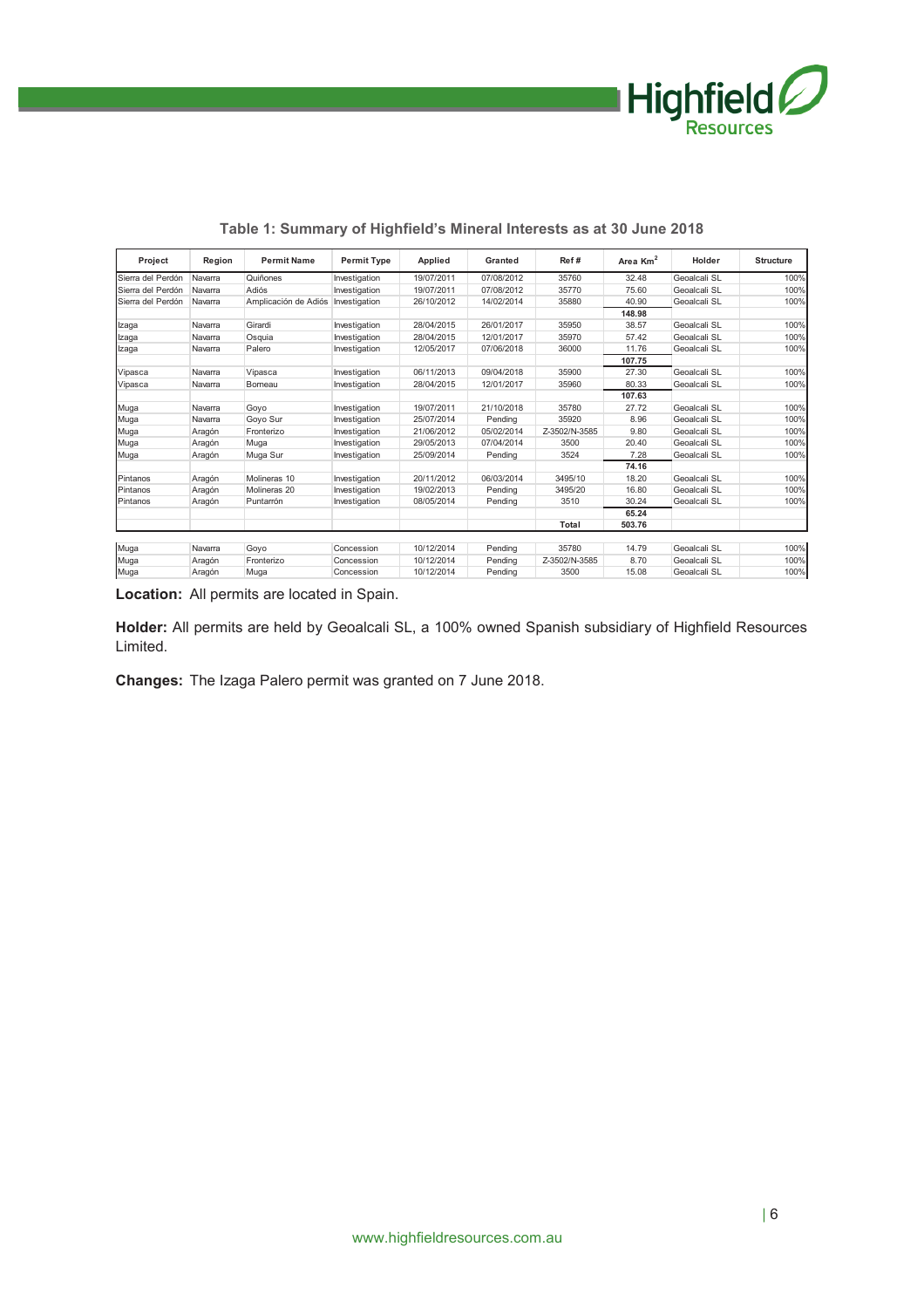



**Figure 2: Location of Highfield´s Sierra del Perdón drill holes**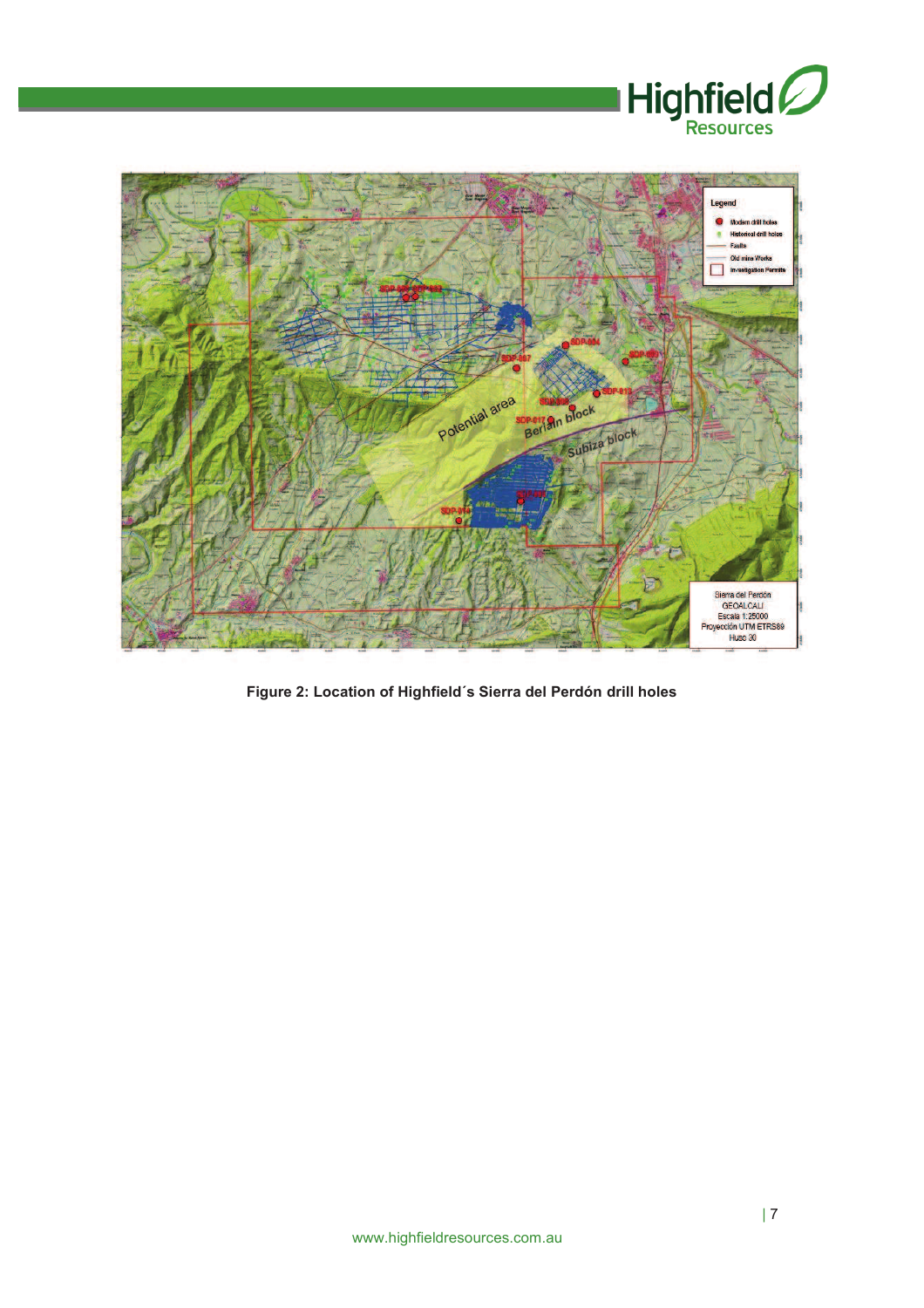*+Rule 5.5* 

# **Appendix 5B**

# **Mining exploration entity and oil and gas exploration entity quarterly report**

Introduced 01/07/96 Origin Appendix 8 Amended 01/07/97, 01/07/98, 30/09/01, 01/06/10, 17/12/10, 01/05/13, 01/09/16

# **Name of entity**

HIGHFIELD RESOURCES LIMITED

51 153 918 257 30 June 2018

**ABN Quarter ended ("current quarter")**

|     | <b>Consolidated statement of cash flows</b>       | <b>Current quarter</b><br>\$A'000 | Year to date<br>(6 months)<br>\$A'000 |
|-----|---------------------------------------------------|-----------------------------------|---------------------------------------|
| 1.  | Cash flows from operating activities              |                                   |                                       |
| 1.1 | Receipts from customers                           |                                   |                                       |
| 1.2 | Payments for                                      |                                   |                                       |
|     | exploration & evaluation<br>(a)                   | (3, 161)                          | (5,756)                               |
|     | development<br>(b)                                |                                   |                                       |
|     | production<br>(c)                                 |                                   |                                       |
|     | staff costs<br>(d)                                | (597)                             | (1,386)                               |
|     | (e) administration and corporate costs            | (219)                             | (394)                                 |
| 1.3 | Dividends received (see note 3)                   |                                   |                                       |
| 1.4 | Interest received                                 | $\overline{2}$                    | 4                                     |
| 1.5 | Interest and other costs of finance paid          |                                   |                                       |
| 1.6 | Income taxes paid                                 |                                   |                                       |
| 1.7 | Research and development refunds                  |                                   |                                       |
| 1.8 | Other - GST/VAT refunded                          | 231                               | 327                                   |
| 1.9 | Net cash from / (used in) operating<br>activities | (3,744)                           | (7, 205)                              |

| 2.  | Cash flows from investing activities |     |  |
|-----|--------------------------------------|-----|--|
| 2.1 | Payments to acquire:                 |     |  |
|     | property, plant and equipment<br>(a) | (3) |  |
|     | tenements (see item 10)<br>(b)       |     |  |
|     | investments<br>(C)                   |     |  |
|     | other non-current assets<br>(d)      | ٠   |  |

+ See chapter 19 for defined terms

*1 September 2016* Page 1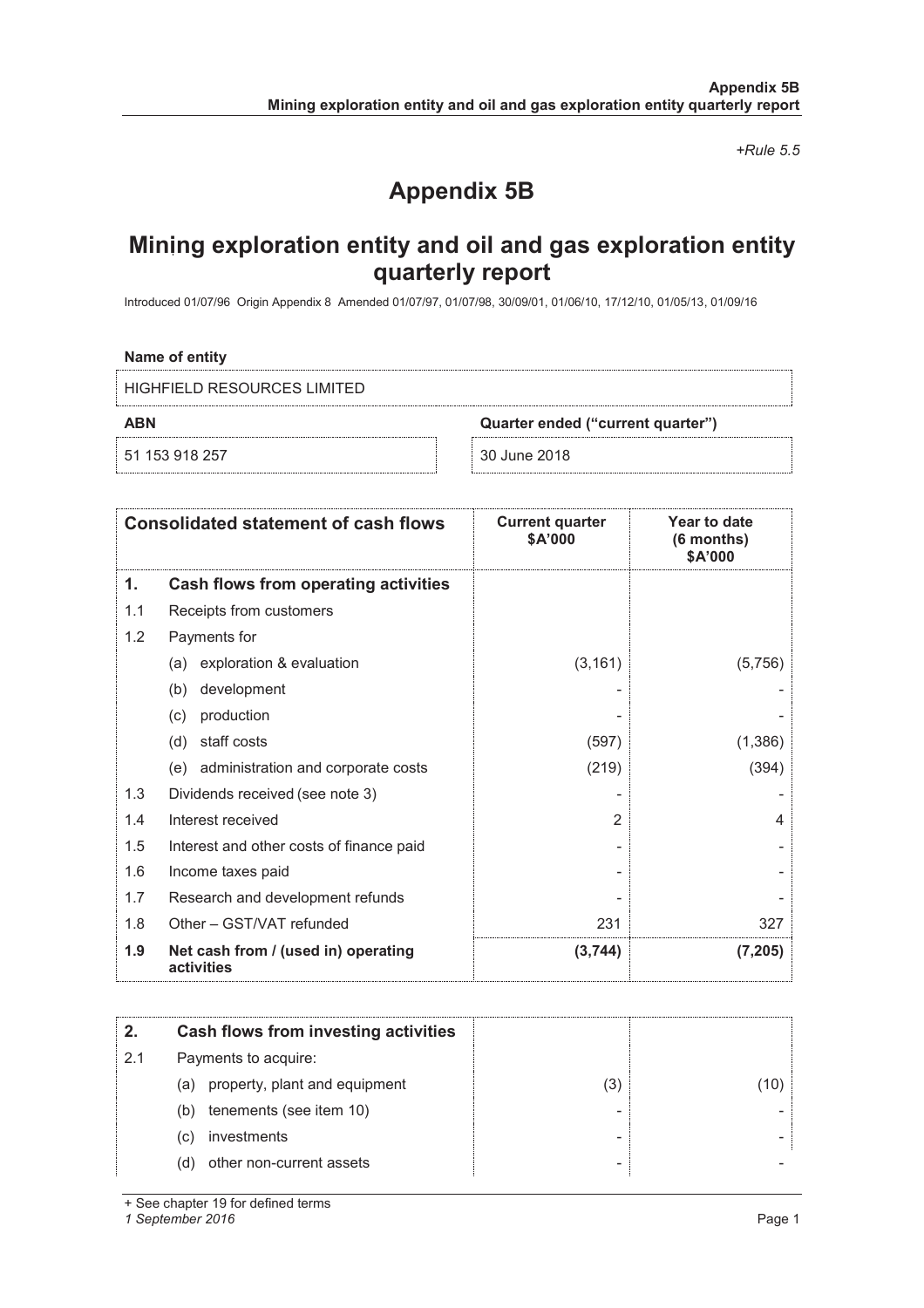|     | <b>Consolidated statement of cash flows</b>       | <b>Current quarter</b><br>\$A'000 | Year to date<br>(6 months)<br>\$A'000 |
|-----|---------------------------------------------------|-----------------------------------|---------------------------------------|
| 2.2 | Proceeds from the disposal of:                    |                                   |                                       |
|     | property, plant and equipment<br>(a)              |                                   |                                       |
|     | tenements (see item 10)<br>(b)                    |                                   |                                       |
|     | investments<br>(c)                                |                                   |                                       |
|     | other non-current assets<br>(d)                   |                                   |                                       |
| 2.3 | Cash flows from loans to other entities           |                                   |                                       |
| 2.4 | Dividends received (see note 3)                   |                                   |                                       |
| 2.5 | Other (provide details if material)               |                                   |                                       |
| 2.6 | Net cash from / (used in) investing<br>activities | (3)                               | (10)                                  |

# **Appendix 5B Mining exploration entity and oil and gas exploration entity quarterly report**

| 3.   | Cash flows from financing activities                                           |     |     |
|------|--------------------------------------------------------------------------------|-----|-----|
| 3.1  | Proceeds from issues of shares                                                 |     |     |
| 3.2  | Proceeds from issue of convertible notes                                       |     |     |
| 3.3  | Proceeds from exercise of share options                                        | 187 | 187 |
| 3.4  | Transaction costs related to issues of<br>shares, convertible notes or options | (2) | (2) |
| 3.5  | Proceeds from borrowings                                                       |     |     |
| 3.6  | Repayment of borrowings                                                        |     |     |
| 3.7  | Transaction costs related to loans and<br>borrowings                           |     |     |
| 3.8  | Dividends paid                                                                 |     |     |
| 3.9  | Other (provide details if material)                                            |     |     |
| 3.10 | Net cash from / (used in) financing<br>activities                              | 185 | 185 |

| 4.  | Net increase / (decrease) in cash and<br>cash equivalents for the period |          |         |
|-----|--------------------------------------------------------------------------|----------|---------|
| 4.1 | Cash and cash equivalents at beginning of<br>period                      | 64.946   | 65,577  |
| 4.2 | Net cash from / (used in) operating<br>activities (item 1.9 above)       | (3,744)  | (7,205) |
| 4.3 | Net cash from / (used in) investing activities<br>(item 2.6 above)       | (3)      | (10)    |
| 4.4 | Net cash from / (used in) financing activities<br>item 3.10 above)       | 185      | 185     |
| 4.5 | Effect of movement in exchange rates on<br>cash held                     | (1, 124) | 1.713   |
| 4.6 | Cash and cash equivalents at end of<br>period                            | 60,260   | 60.260  |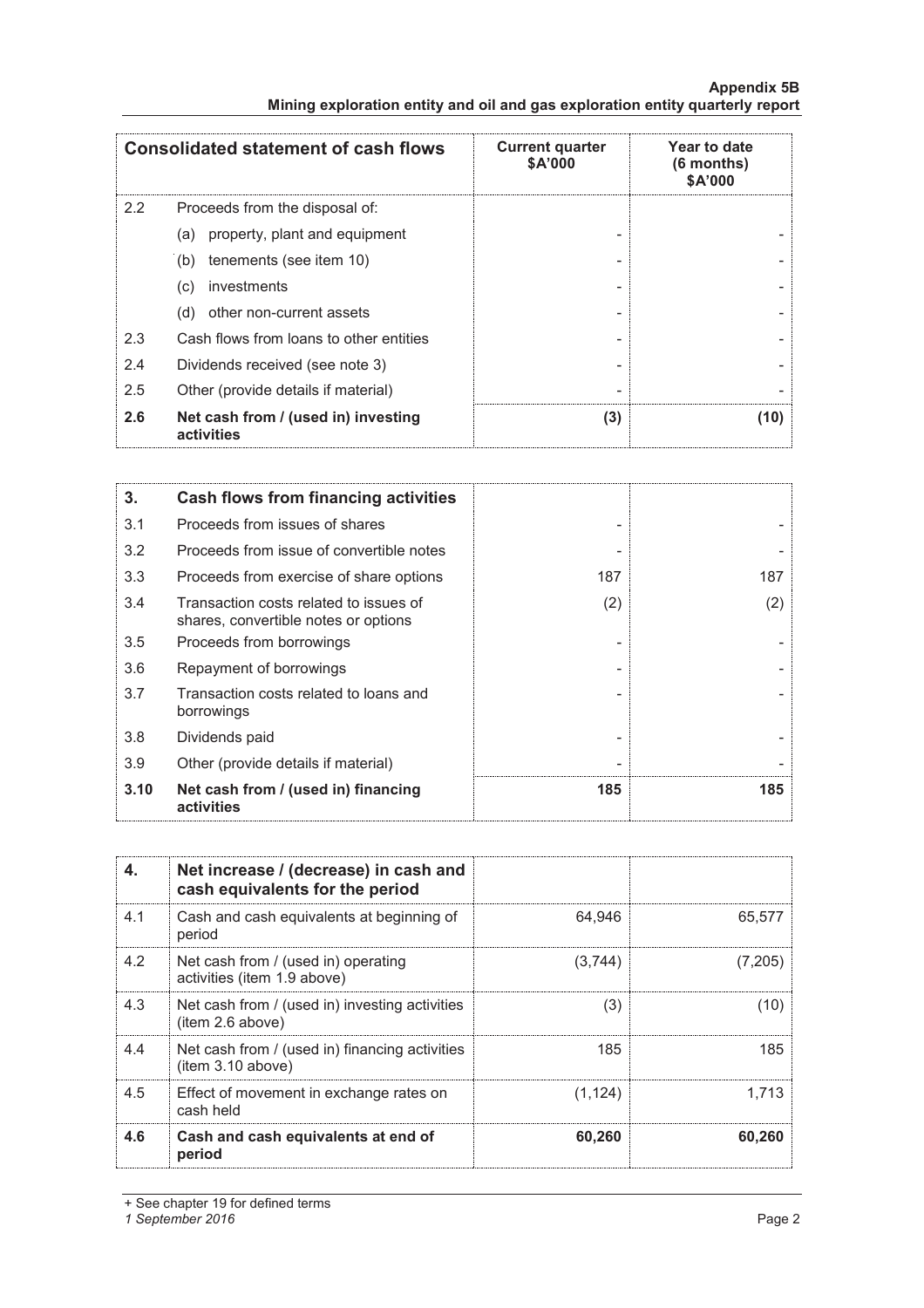| 5.  | Reconciliation of cash and cash<br>equivalents<br>at the end of the quarter (as shown in the<br>consolidated statement of cash flows) to the<br>related items in the accounts | <b>Current quarter</b><br>\$A'000 | <b>Previous quarter</b><br>\$A'000 |
|-----|-------------------------------------------------------------------------------------------------------------------------------------------------------------------------------|-----------------------------------|------------------------------------|
| 5.1 | <b>Bank balances</b>                                                                                                                                                          | 60.260                            | 64.946                             |
| 5.2 | Call deposits                                                                                                                                                                 |                                   |                                    |
| 5.3 | <b>Bank overdrafts</b>                                                                                                                                                        |                                   |                                    |
| 5.4 | Other (provide details)                                                                                                                                                       | -                                 |                                    |
| 5.5 | Cash and cash equivalents at end of<br>quarter (should equal item 4.6 above)                                                                                                  | 60,260                            | 64,946                             |

# **6.** Payments to directors of the entity and their associates Current quarter **\$A'000**  6.1 Aggregate amount of payments to these parties included in item 1.2 6.2 Aggregate amount of cash flow from loans to these parties included in item 2.3

6.3 Include below any explanation necessary to understand the transactions included in items  $6.1$  and  $6.2$ 

Payments for Directors' fees and salaries - \$388k

# **7. Payments to related entities of the entity and their associates**

- 7.1 Aggregate amount of payments to these parties included in item 1.2
- 7.2 Aggregate amount of cash flow from loans to these parties included in item 2.3
- 7.3 Include below any explanation necessary to understand the transactions included in items 7.1 and 7.2

N/A

# *1 September 2016* Page 3

|  | <b>Current quarter</b> | \$A'000 |  |  |
|--|------------------------|---------|--|--|
|  |                        |         |  |  |
|  |                        |         |  |  |
|  |                        |         |  |  |

-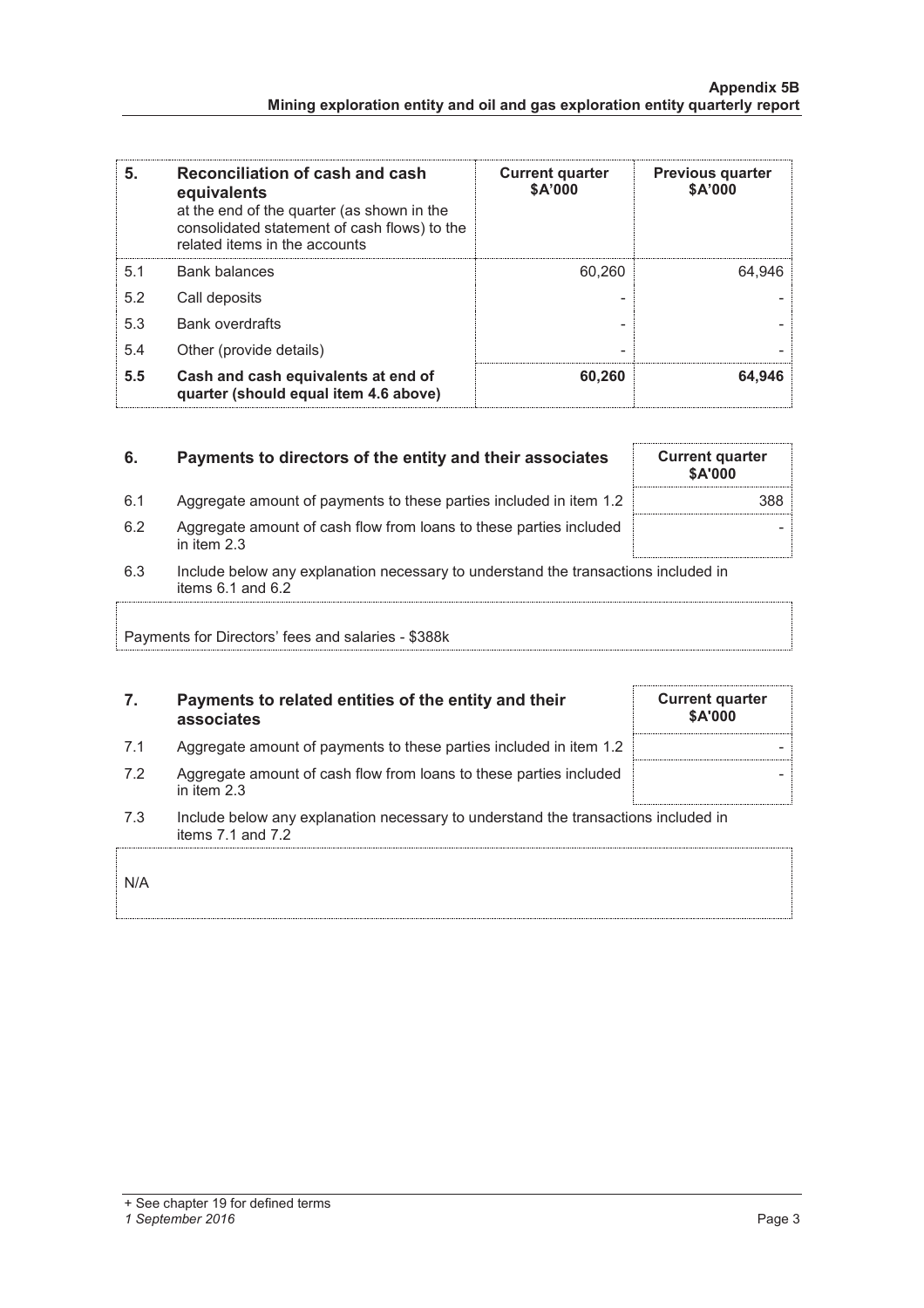| 8.               | <b>Financing facilities available</b><br>Add notes as necessary for an<br>understanding of the position                                                                                                                        | <b>Total facility amount</b><br>at quarter end<br>\$A'000 | Amount drawn at<br>quarter end<br>\$A'000 |
|------------------|--------------------------------------------------------------------------------------------------------------------------------------------------------------------------------------------------------------------------------|-----------------------------------------------------------|-------------------------------------------|
| .8.1             | Loan facilities                                                                                                                                                                                                                |                                                           |                                           |
| 8.2              | Credit standby arrangements                                                                                                                                                                                                    | -                                                         |                                           |
| 8.3              | Other (please specify)                                                                                                                                                                                                         | -                                                         |                                           |
| $\sim$ $\lambda$ | the cheater to choose a chemical control of the called Microsoft and the chemical control of the control of the conditional control of the condition of the condition of the condition of the condition of the condition of th |                                                           |                                           |

8.4 Include below a description of each facility above, including the lender, interest rate and whether it is secured or unsecured. If any additional facilities have been entered into or are proposed to be entered into after quarter end, include details of those facilities as well.

N/A

| 9.  | <b>Estimated cash outflows for next quarter</b> | \$A'000 |
|-----|-------------------------------------------------|---------|
| 9.1 | Exploration and evaluation                      | (3,929) |
| 9.2 | Development                                     |         |
| 9.3 | Production                                      |         |
| 9.4 | Staff costs                                     | (517)   |
| 9.5 | Administration and corporate costs              | (264)   |
| 9.6 | Other - GST/VAT refunded                        | 229     |
| 9.7 | <b>Total estimated cash outflows</b>            | (4.481) |

| 10 <sub>1</sub> | <b>Changes in</b><br>tenements<br>(items 2.1(b)<br>and $2.2(b)$<br>above)                               | <b>Tenement reference and</b><br><b>location</b> | Nature of interest   | Interest at<br>beginning<br>of quarter | <b>Interest</b><br>at end<br>of<br>quarter |
|-----------------|---------------------------------------------------------------------------------------------------------|--------------------------------------------------|----------------------|----------------------------------------|--------------------------------------------|
| 10.1            | Interests in<br>mining tenements<br>and petroleum<br>tenements<br>lapsed,<br>relinguished or<br>reduced | Vipasca permit, Navarra<br>Spain                 | Investigation permit | $38.92$ Km <sup>2</sup>                | 27.30K                                     |
| 10.2            | Interests in<br>mining tenements<br>and petroleum<br>tenements<br>acquired or<br>increased              |                                                  |                      |                                        |                                            |

#### *1 September 2016* Page 4